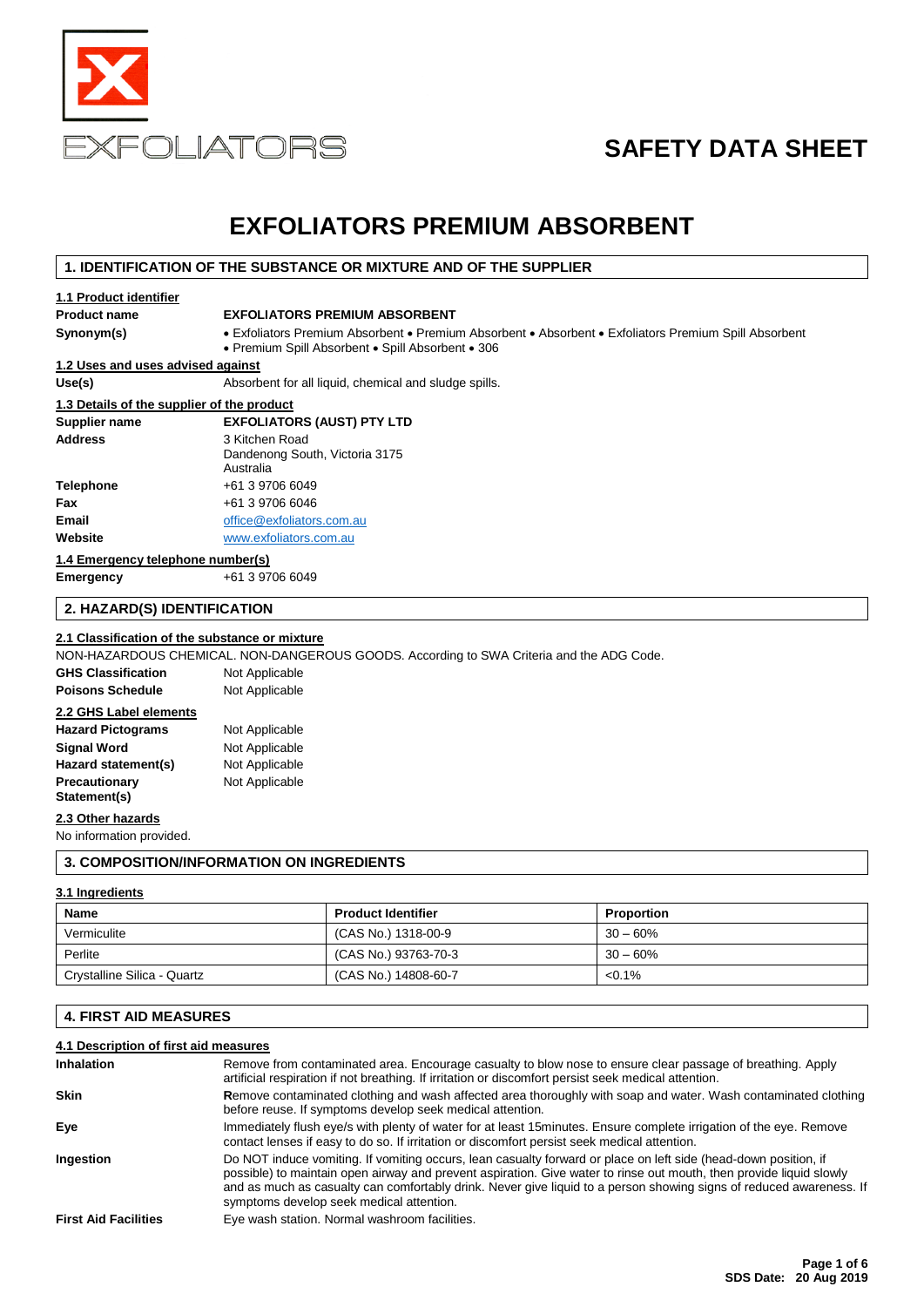#### **4.2 Most important symptoms and effects, both acute and delayed**

See Section 11 for more detailed information on health effects and symptoms.

### **4.3 Indication of any immediate medical attention and special treatment needed**

Provide general supportive measures and treat symptomatically.

#### **5. FIRE-FIGHTING MEASURES**

#### **5.1 Extinguishing media**

Use extinguishing media suitable for surrounding environment.

#### **5.2 Special hazards arising from the substance or mixture**

Non-combustible material. Not considered a fire risk.

### **5.3 Advise for firefighters Firefighting** Alert Fire Brigade and advise location and nature of hazard. Product is not combustible. No special firefighting **instructions procedures required.** Use firefighting procedures suitable for surrounding area. **Protection during** Fire fighters should wear appropriate protective equipment and self-contained breathing **Firefighting** apparatus (SCBA) **5.4 HAZCHEM code**

None allocated

#### **6. ACCIDENTAL RELEASE MEASURES**

#### **6.1 Personal precautions, protective equipment and emergency procedures**

**General measures** Avoid breathing dust. Use in well-ventilated area. Handle in accordance with good industrial hygiene and safety practices. **Protective equipment** Wear Personal Protective Equipment (PPE) as detailed in Section 8 of the SDS.

**Emergency procedure** Evacuate all unnecessary personnel. Increase ventilation.

#### **6.2 Environmental precautions**

This product is not expected to present a hazard to the environment. Prevent product from entering drains and waterways. If contamination of waterways occurs, contact the Environmental Protection Authority (EPA).

#### **6.3 Methods and materials for containment and cleaning up**

Contain spillage immediately. Vacuum or wet sweep spilled material to avoid generating dust. Collect and transfer material to a suitable container for reuse or disposal. Use absorbent paper dampened with water to pick up remaining material. Wash surfaces well with soap and water. Dispose of in accordance with federal, EPA and state regulations.

#### **6.4 References to other sections**

See Sections 8 and 13 for exposure controls and disposal.

#### **7. HANDLING AND STORAGE**

#### **7.1 Precautions for safe handling**

Avoid generation of dust. Use smallest possible amounts in designated areas with adequate ventilation. Have emergency equipment (for fires, spills, leaks, etc.) readily available. Before use carefully read the product label. Use of safe work practices are recommended to avoid inhalation and eye or skin contact. Observe good personal hygiene, including washing hands before eating, drinking, and smoking or using toilet facilities. Prohibit eating, drink and smoking in contaminated areas.

#### **7.2 Conditions for safe storage, including any incompatibilities**

| <b>Storage conditions</b> | Store in a cool, dry, well-ventilated area, out of direct sunlight and moisture. Store away from water, foodstuffs and<br>incompatible materials. Ensure containers are adequately labelled, protected from physical damage and sealed when<br>not in use.                                    |
|---------------------------|-----------------------------------------------------------------------------------------------------------------------------------------------------------------------------------------------------------------------------------------------------------------------------------------------|
| Storage container         | Multi-ply paper bag with sealed plastic liner or heavy gauge plastic bag.<br>NOTE: Bags should be stacked, blocked, interlocked, and limited in height so that they are stable and secure against<br>sliding or collapse. Check that all containers are clearly labelled and free from leaks. |
| Incompatible<br>materials | Strong alkali, hydrogen fluoride (HF), sodium hydroxide (NaOH), strong acids, mineral acids and reducing agents.                                                                                                                                                                              |
|                           |                                                                                                                                                                                                                                                                                               |

#### **7.3 Specific end use(s)**

See Section 1 of SDS for further information.

#### **8. EXPOSURE CONTROLS/PERSONAL PROTECTION**

#### **8.1 Control parameters**

**Occupational Exposure Limits (OEL)**

| <b>Material Name</b>        | <b>TWA</b>              | <b>STEL</b>   | Peak          | <b>Notes</b> |
|-----------------------------|-------------------------|---------------|---------------|--------------|
| Vermiculite                 | Not Available           | Not Available | Not Available |              |
| Perlite                     | $10 \text{ mg/m}^3$     | Not Available | Not Available | (a)          |
| Crystalline Silica - Quartz | $0.1 \,\mathrm{mg/m^3}$ | Not Available | Not Available |              |

(a) This value is for inhalable dust containing no asbestos and < 1% crystalline silica.

No Exposure Standards have been established for Vermiculite. However, Safe Work Australia – Workplace Exposure Standards for Airborne Contaminants states; exposure standards for dusts not otherwise classified (nuisance dusts) is 10 mg/m³.

#### **Biological limits** No biological limit values have been allocated for this material.

**8.2 Exposure controls**

**Appropriate** Use in well ventilated area. Local exhaust ventilation should be used to prevent excessively dusty conditions and to **engineering controls** maintain dust levels below exposure limits. Work areas should be cleaned regularly by wet sweeping or vacuuming.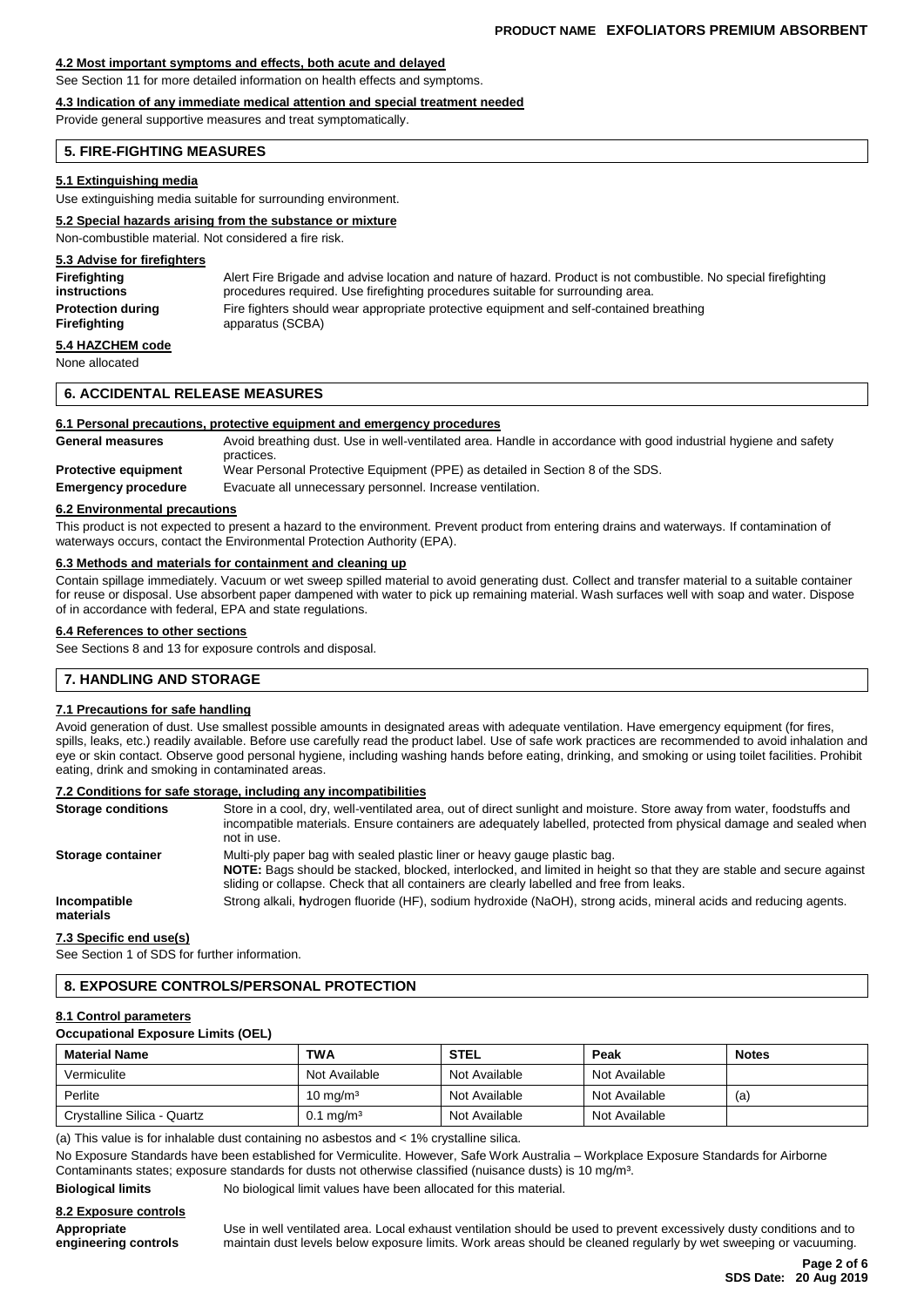

### **9. PHYSICAL AND CHEMICAL PROPERTIES AND SAFETY CHARACTERISTICS**

#### **9.1 Information on basic physical and chemical properties**

| <b>Physical state</b>           | Granular                                                      |
|---------------------------------|---------------------------------------------------------------|
| Colour                          | Mixture of golden brown and white                             |
| Odour                           | Odourless                                                     |
| <b>Melting point</b>            | $1200 - 1343$ °C                                              |
| <b>Boiling point</b>            | Not Applicable                                                |
| <b>Flammability</b>             | Non-combustible                                               |
| <b>Lower Explosion limits</b>   | Not Applicable                                                |
| <b>Upper Explosion limits</b>   | Not Applicable                                                |
| <b>Flash point</b>              | Not Applicable                                                |
| Auto-ignition temp.             | Not Applicable                                                |
| Decomposition temp.             | Not Applicable                                                |
| pH value                        | $6 - 9$                                                       |
| <b>Kinematic viscosity</b>      | Not Applicable                                                |
| <b>Solubility</b>               | Soluble in hot concentrated alkali and Hydrogen Fluoride (HF) |
|                                 | Moderately soluble (<10%) in 1N Sodium hydroxide (NaOH)       |
|                                 | Slightly soluble (<3%) in some mineral acids (1N)             |
|                                 | Insoluble in water                                            |
| <b>Partition coefficient</b>    | Not Applicable                                                |
| (n-octanol/water)               |                                                               |
| Vapour pressure                 | Not Applicable                                                |
| Density and/or                  | Not Applicable                                                |
| relative density                |                                                               |
| Relative vapour density         | Not Applicable                                                |
| <b>Particle characteristics</b> | $1 \mu m - 16 \text{mm}$                                      |
| 9.2 Other information           |                                                               |
| <b>Bulk density</b>             | $32 - 400$ kg/m <sup>3</sup>                                  |
| <b>Specific Gravity</b>         | $2.2 - 2.7$                                                   |

**10.1 Reactivity**

**10. STABILITY AND REACTIVITY**

Stable under normal conditions.

#### **10.2 Chemical stability**

Stable under normal ambient and anticipated storage and handling conditions of temperature and pressure.

#### **10.3 Possibility of hazardous reactions**

Hazardous polymerization not expected to occur.

#### **10.4 Conditions to avoid**

Avoid dust generation.

#### **10.5 Incompatible materials**

Strong alkali, **h**ydrogen fluoride (HF), sodium hydroxide (NaOH), strong acids, mineral acids and reducing agents.

#### **10.6 Hazardous decomposition products**

None known.

#### **11. TOXICOLOGICAL INFORMATION**

#### **11.1 Likely routes of exposure**

Inhalation, skin contact and eye contact. Exposure by ingestion (swallowing) is not expected to occur.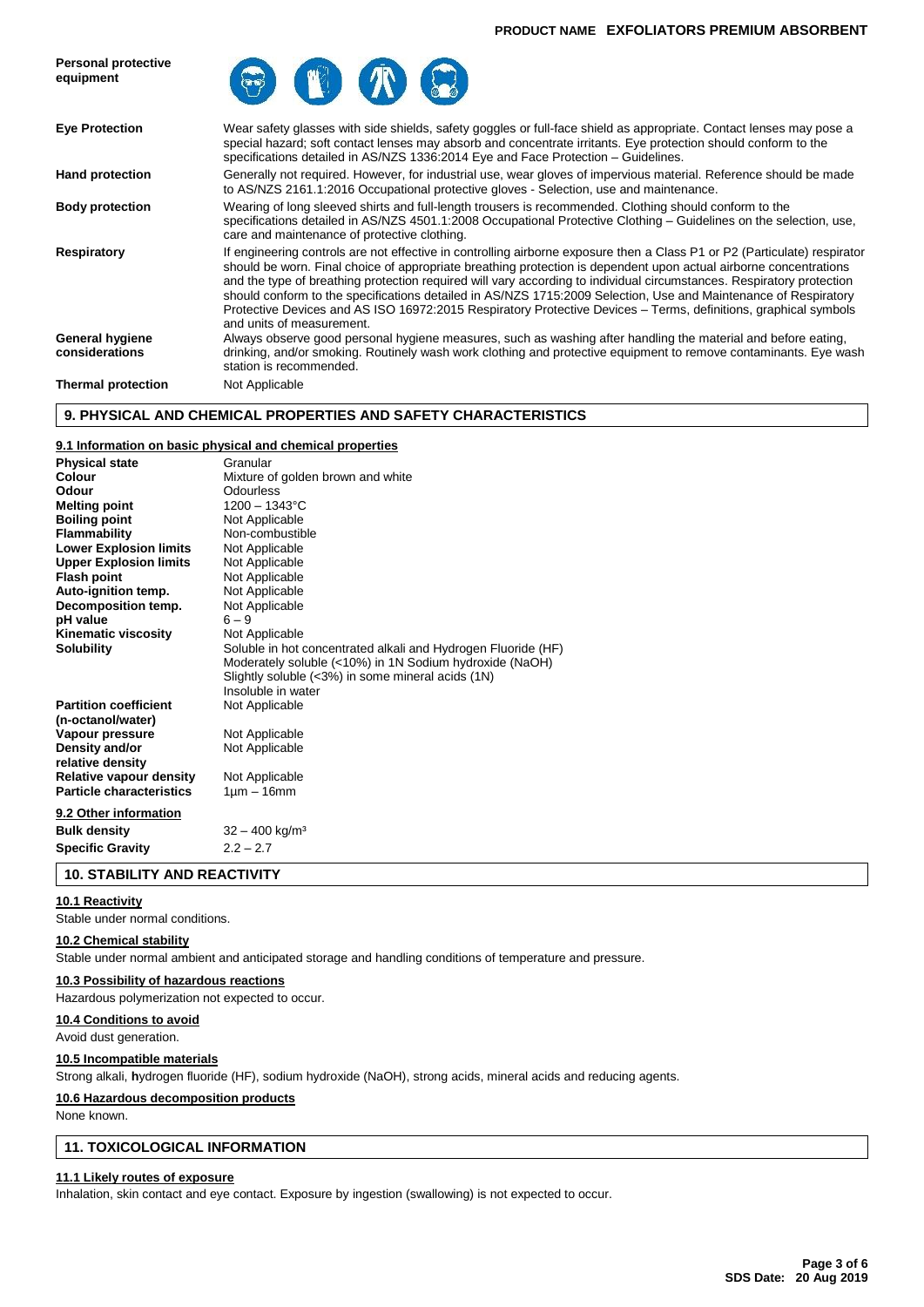### **PRODUCT NAME EXFOLIATORS PREMIUM ABSORBENT**

### **11.2 Symptoms related to the physical, chemical and toxicological characteristics**

| <b>Inhalation</b> | Inhalation of airborne dust may cause irritation to the mucous membrane and upper airways. Symptoms can include<br>coughing, sneezing and breathing difficulties. Repeated exposure to respirable silica may result in pulmonary fibrosis<br>(silicosis). Silicosis is a fibronodular lung disease caused deposition in the lungs of fine respirable particles of<br>crystalline silica. Principal symptoms of silicosis are coughing and breathlessness. |
|-------------------|-----------------------------------------------------------------------------------------------------------------------------------------------------------------------------------------------------------------------------------------------------------------------------------------------------------------------------------------------------------------------------------------------------------------------------------------------------------|
| <b>Skin</b>       | Prolonged contact with skin may cause irritation resulting in redness and itching. People with pre-existing skin<br>conditions, such as dermatitis, should take extra care so as not to exacerbate the condition.                                                                                                                                                                                                                                         |
| Eye               | Contact with eyes may cause mechanical irritation resulting in redness, lacrimation and pain. May cause mild<br>abrasion.                                                                                                                                                                                                                                                                                                                                 |
| Ingestion         | Ingestion of large amounts may cause gastrointestinal disturbances. Symptoms can include nausea, vomiting and<br>abdominal pain.                                                                                                                                                                                                                                                                                                                          |

#### **11.3 Toxicological effects from short and long term exposure**

| <b>Acute toxicity</b>             | Carcinogenicity              |  |
|-----------------------------------|------------------------------|--|
| <b>Skin corrosion/irritation</b>  | <b>Reproductive toxicity</b> |  |
| Serious eye damage/irritation     | (STOT) – single exposure     |  |
| Respiratory or skin sensitization | (STOT) – repeated exposure   |  |
| Germ cell mutagenicity            | <b>Aspiration hazard</b>     |  |

*Legend:*

**-** *Data available but does not fill the criteria for classification*

*- Data required to make classification available*

*- Data not available to make classification* $\oslash$ 

### **12. ECOLOGICAL INFORMATION**

#### **12.1 Toxicity**

No data available for this material.

### **12.2 Persistence and degradability**

No data available for this material.

### **12.3 Bio accumulative potential**

No data available for this material.

### **12.4 Mobility in soil**

No data available for this material.

### **12.5 Other adverse effects**

No data available for this material.

### **13. DISPOSAL CONSIDERATIONS**

#### **13.1 Disposal**

Reuse or recycle where possible. Dispose of to an approved landfill. Dispose of in accordance with federal, EPA and state regulations.

### **14. TRANSPORT INFORMATION**

#### **NOT CLASSIFIED AS A DANGEROUS GOOD BY THE CRITERIA OF THE ADG, IMDG OR IATA CODE**

|                           | <b>LAND TRANSPORT</b><br>(ADG) | <b>SEA TRANSPORT</b><br>(IMDG) | <b>AIR TRANSPORT</b><br>(ICAO-IATA / DGR) |
|---------------------------|--------------------------------|--------------------------------|-------------------------------------------|
| 14.1 UN Number            | Not Regulated                  | Not Regulated                  | Not Regulated                             |
| 14.2 Proper Shipping Name | Not Regulated                  | Not Regulated                  | Not Regulated                             |
| 14.3 DG Class             | Not Regulated                  | Not Regulated                  | Not Regulated                             |
| 14.4 Packing Group        | Not Regulated                  | Not Regulated                  | Not Regulated                             |

#### **14.5 Environmental hazards**

No data is available for this material.

#### **14.6 Transport in bulk (according to Annex II of MARPOL 73/78 and the IBC Code)**

Not regulated

#### **14.7 Special precautions for user**

**HAZCHEM code** None allocated

### **15. REGULATORY INFORMATION**

#### **15.1 Safety, health and environmental regulations/legislation specific for the product**

| Poison schedule        | A poison schedule number has not been allocated to this product using the criteria in the Standard for the Uniform<br>Scheduling of Medicines and Poisons (SUSMP).                                                                               |
|------------------------|--------------------------------------------------------------------------------------------------------------------------------------------------------------------------------------------------------------------------------------------------|
| <b>Classifications</b> | SWA (Safework Australia) criteria is based on the Globally Harmonised System (GHS) of Classification and Labelling<br>of Chemicals.                                                                                                              |
| Inventory listing(s)   | <b>AUSTRALIA: AICS (Australian Inventory of Chemical Substances)</b><br>All components are listed on AICS, or are exempt.<br><b>AUSTRALIA: HCIS (Hazardous Chemical Information System)</b><br>All components are listed on HCIS, or are exempt. |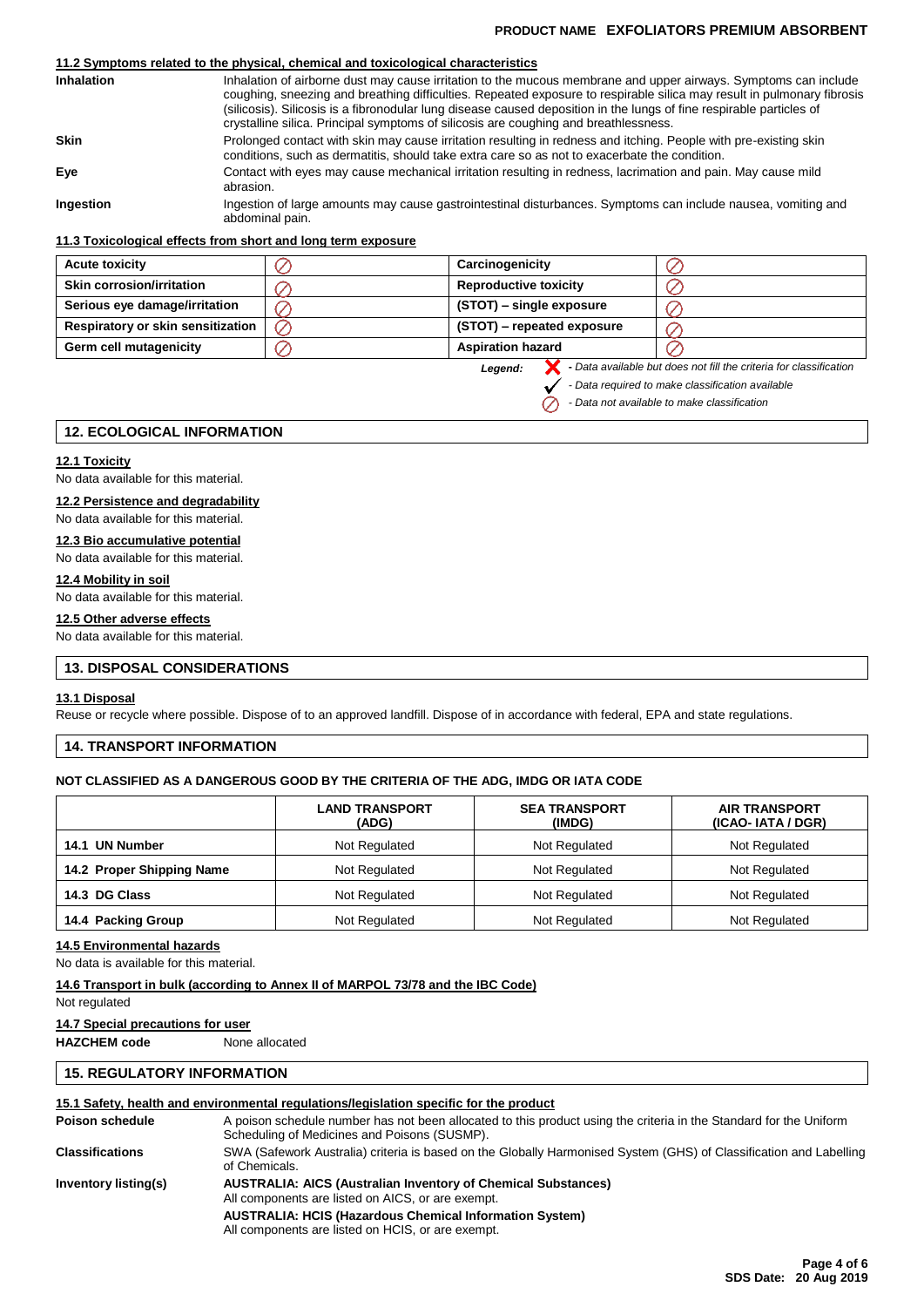| <b>16. OTHER INFORMATION</b>                                                                                                                                                                                                                                                   |                                                                                                                                                                                                                                                                                                                                                                                                                                                                                                                                                                                                                                                                                                                                                                                                                                                                                                                                                                                                                                                                                                                                                                                                                                                                                       |
|--------------------------------------------------------------------------------------------------------------------------------------------------------------------------------------------------------------------------------------------------------------------------------|---------------------------------------------------------------------------------------------------------------------------------------------------------------------------------------------------------------------------------------------------------------------------------------------------------------------------------------------------------------------------------------------------------------------------------------------------------------------------------------------------------------------------------------------------------------------------------------------------------------------------------------------------------------------------------------------------------------------------------------------------------------------------------------------------------------------------------------------------------------------------------------------------------------------------------------------------------------------------------------------------------------------------------------------------------------------------------------------------------------------------------------------------------------------------------------------------------------------------------------------------------------------------------------|
| <b>Additional information</b>                                                                                                                                                                                                                                                  |                                                                                                                                                                                                                                                                                                                                                                                                                                                                                                                                                                                                                                                                                                                                                                                                                                                                                                                                                                                                                                                                                                                                                                                                                                                                                       |
| PPE GUIDELINES:                                                                                                                                                                                                                                                                | The recommendation for protective equipment contained within this report is provided as a guide only. Factors such<br>as method of application, working environment, quantity used, product concentration and the availability of<br>engineering controls should be considered before final selection of personal protective equipment.                                                                                                                                                                                                                                                                                                                                                                                                                                                                                                                                                                                                                                                                                                                                                                                                                                                                                                                                               |
| <b>HEALTH EFFECTS FROM</b><br>EXPOSURE:                                                                                                                                                                                                                                        | It should be noted that the effects from exposure to this product will depend on several factors including:<br>frequency and duration of use; quantity used; effectiveness of control measures; protective equipment used and<br>method of application. Given that it is impractical to prepare a report which would encompass all possible scenarios,<br>it is anticipated that users will assess the risks and apply control methods where appropriate.                                                                                                                                                                                                                                                                                                                                                                                                                                                                                                                                                                                                                                                                                                                                                                                                                             |
| <b>Reference Materials</b>                                                                                                                                                                                                                                                     |                                                                                                                                                                                                                                                                                                                                                                                                                                                                                                                                                                                                                                                                                                                                                                                                                                                                                                                                                                                                                                                                                                                                                                                                                                                                                       |
| / Sources for Data                                                                                                                                                                                                                                                             | AS/NZS 1336:2014 Eye and Face Protection - Guidelines<br>AS/NZS 1715:2009 Selection, Use and Maintenance of Respiratory Protective Devices<br>AS/NZS 2161.1:2016 Occupational protective gloves - Selection, use and maintenance<br>AS/NZS 4501.1:2008 Occupational Protective Clothing – Guidelines on the selection, use, care and maintenance<br>AS ISO 16972:2015 Respiratory Protective Devices – Terms, definitions, graphical symbols and units of<br>measurement<br>Australian Code for the Transport of Dangerous Goods by Road and Rail (ADG Code)<br>Australian Inventory of Chemical Substances<br>Globally Harmonized System of Classification and Labelling of Chemicals (GHS)<br>Hazardous Chemical Information System (HCIS)<br>International Air Transport Association Dangerous Goods Regulations (DGR)<br>International Bulk Chemical Code (IBC Code)<br>MARPOL 73/78 Annex II Regulations for the Control of Pollution by Noxious Liquid Substances in Bulk<br>Perlite Institute, Inc.<br>Preparation of Safety Data Sheets for Hazardous Chemicals Code of Practice<br>Safe Work Australia<br>Standard for the Uniform Scheduling of Medicines and Poisons (SUSMP)<br>The International Maritime Dangerous Goods Code (IMDG Code)<br>The Vermiculite Association |
|                                                                                                                                                                                                                                                                                | The Work Health and Safety Act (WHS Act)<br>The Work Health and Safety Regulations (WHS Regulations)<br>Workplace Exposure Standards for Airborne Contaminants                                                                                                                                                                                                                                                                                                                                                                                                                                                                                                                                                                                                                                                                                                                                                                                                                                                                                                                                                                                                                                                                                                                        |
| <b>Abbreviations</b>                                                                                                                                                                                                                                                           |                                                                                                                                                                                                                                                                                                                                                                                                                                                                                                                                                                                                                                                                                                                                                                                                                                                                                                                                                                                                                                                                                                                                                                                                                                                                                       |
| ADG Code<br><b>AICS</b><br>CAS No.<br><b>DGR</b><br><b>EPA</b><br><b>GHS</b><br><b>HAZCHEM Code</b><br><b>HCIS</b><br>HF<br><b>IATA</b><br><b>IBC Code</b><br>ICAO<br><b>IMDG Code</b><br>IMO.<br>kg/m <sup>3</sup><br><b>MARPOL</b><br>mg/m <sup>3</sup><br>NaOH<br>OEL<br>рH | Australian Code for the Transport of Dangerous Goods by Road and Rail<br>Australian Inventory of Chemical Substances<br>Chemical Abstract Service number – used to uniquely identify chemical compounds<br>Dangerous Goods Regulations<br><b>Environmental Protection Authority</b><br>Globally Harmonised System of Classification and Labelling of Chemicals<br>Emergency action code of numbers and letters which gives information to emergency services<br>Hazardous Chemical Information System (HCIS)<br>Hydrogen Fluoride<br>International Air Transport Association<br>International Bulk Chemical Code<br>International Civil Aviation Organisation<br>International Maritime Dangerous Goods Code<br>International Maritime Organisation<br>Kilograms per Cubic Metre<br>The International Convention for the Prevention of Pollution from Ships<br>Milligrams per Cubic Metre<br>Sodium Hydroxide<br>Occupational Exposure Limits<br>A numeric scale used to specify the acidity or basicity (alkalinity) of an aqueous solution.<br>Ranges from 0 (high acidity) to 14 (high alkalinity) with 7 being neutral.                                                                                                                                                           |
| PPE<br><b>SCBA</b><br><b>SDS</b><br>STEL<br><b>STOT</b><br><b>SUSMP</b><br><b>SWA</b><br>TWA<br><b>WHS</b>                                                                                                                                                                     | Personal Protective Equipment<br>Self-Contained Breathing Apparatus<br>Safety Data Sheet<br>Short Term Exposure Limit<br>Specific Target Organ Toxicity<br>Standard for the Uniform Scheduling of Medicines and Poisons<br>Safe Work Australia<br><b>Time-Weighted Average</b><br>Work Health and Safety                                                                                                                                                                                                                                                                                                                                                                                                                                                                                                                                                                                                                                                                                                                                                                                                                                                                                                                                                                              |